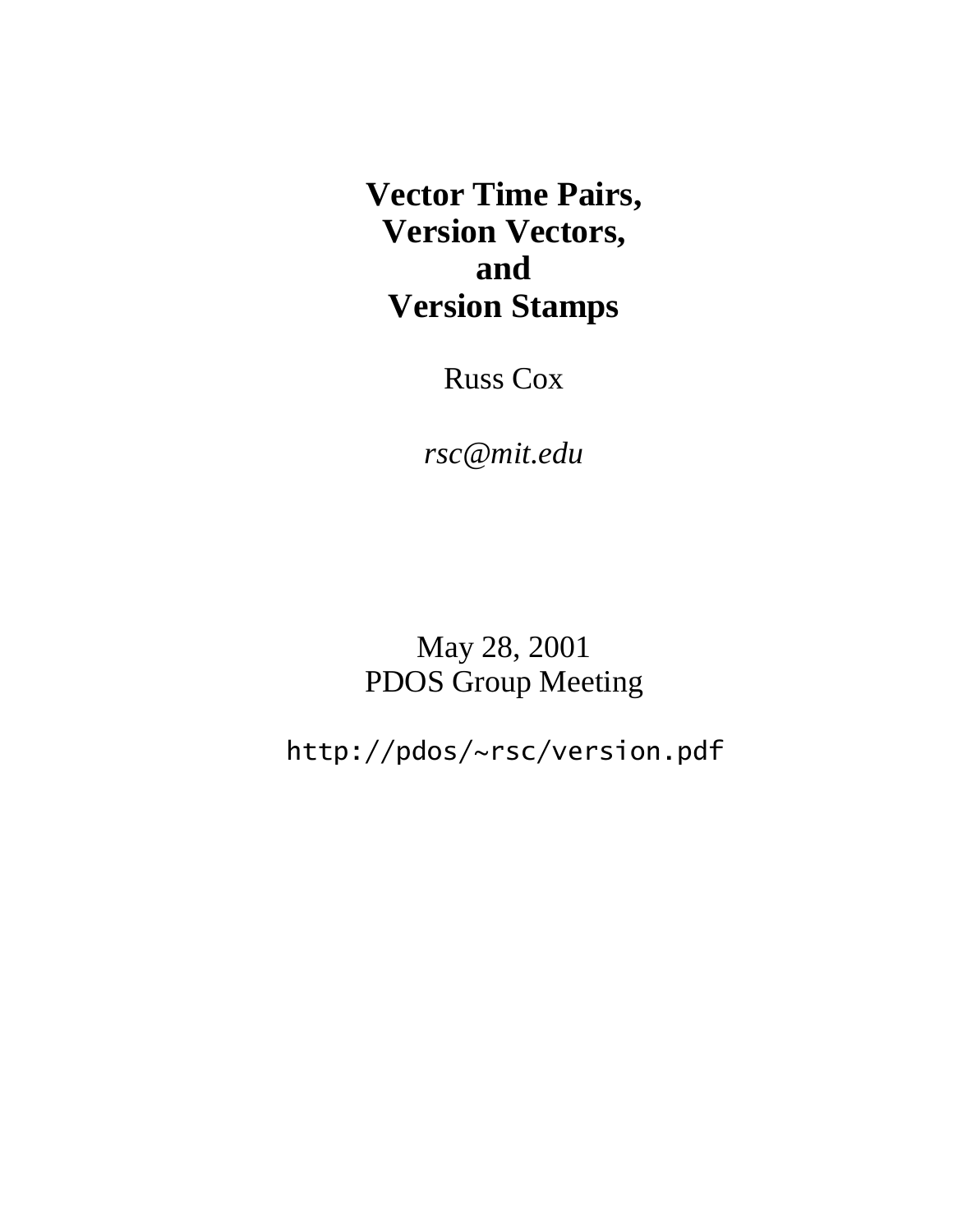http://pdos/~rsc/version.pdf

# **Outline**

OSDI submission

The file synchronization problem

Vector time pairs to the rescue

The death of version vectors

Cool related tangent

Version stamps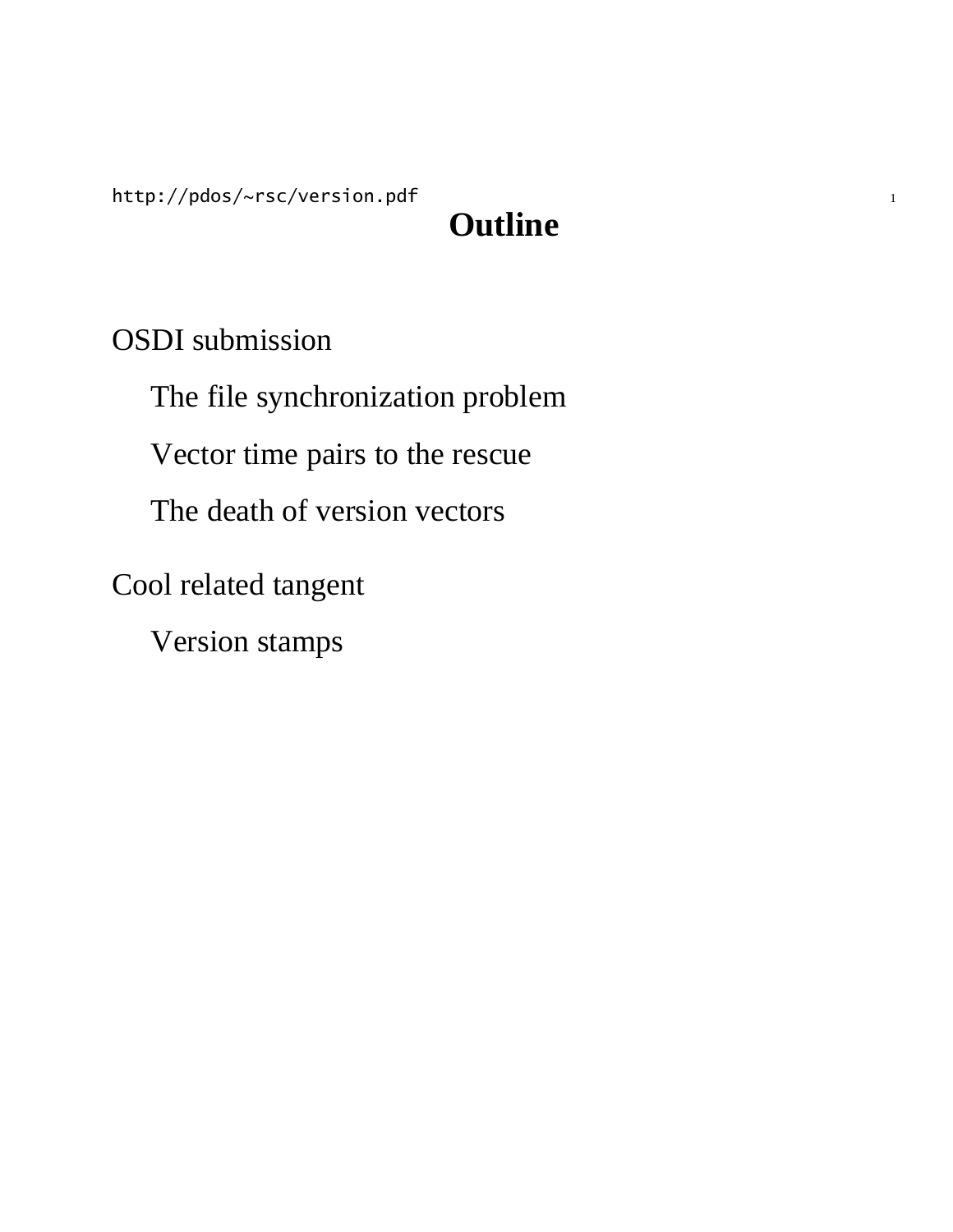### http://pdos/~rsc/version.pdf 2 **File Synchronization**

File history:

created on A at A-time 2 modified on B at B-time 5 modified on C at C-time 3 deleted on B at B-time 12

Okay to replace  $v_1$  with  $v_2$  if  $v_1$ 's history is a prefix of  $v_2$ 's.

Goal: keep enough data to answer whether one history is a prefix of another.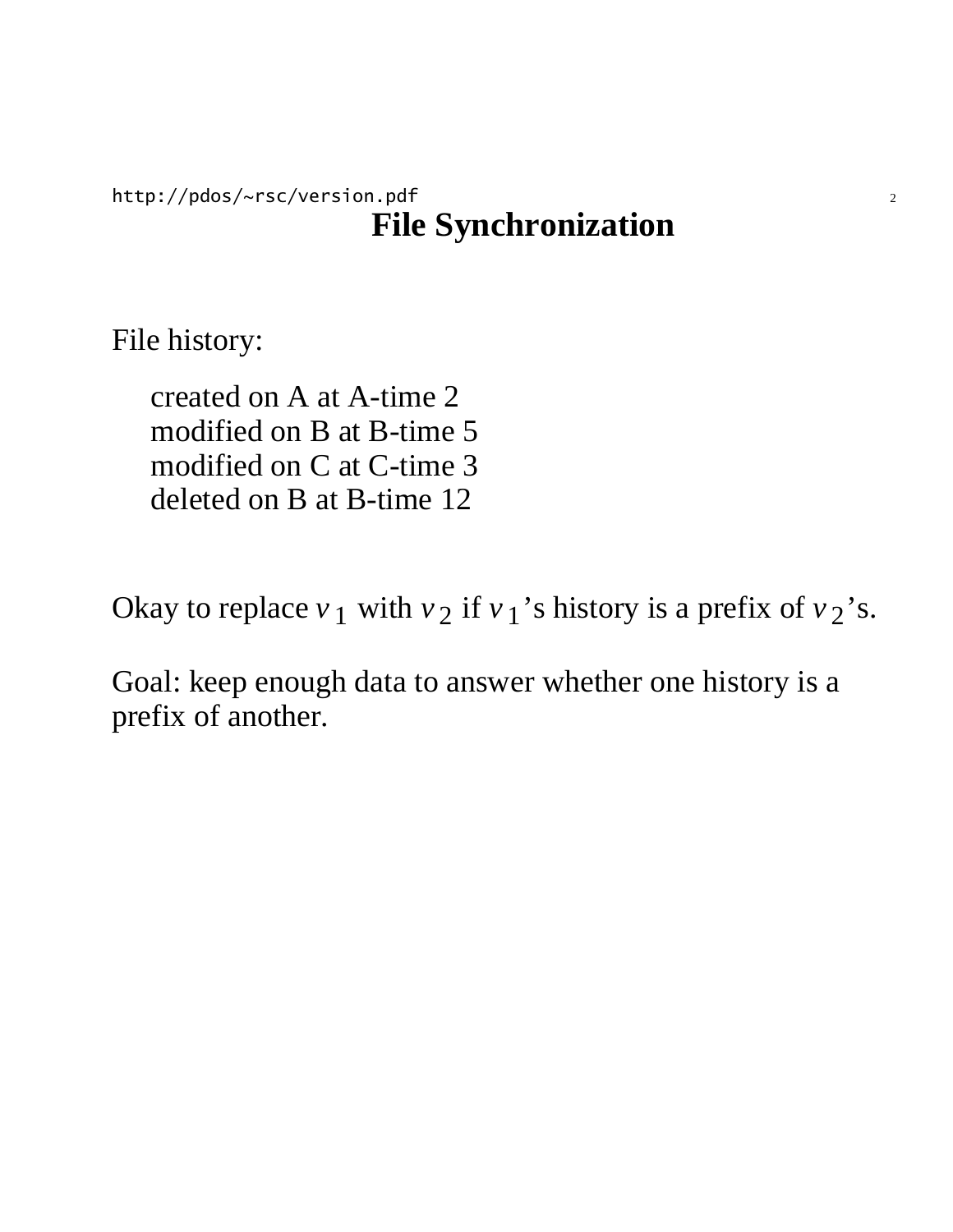**Examples**



(i) *A* makes a change, sync from *B* to *A* does nothing

(ii) *B* makes a change, sync from *B* to *A* propagates change (iii) *A* and *B* make changes, sync detects conflict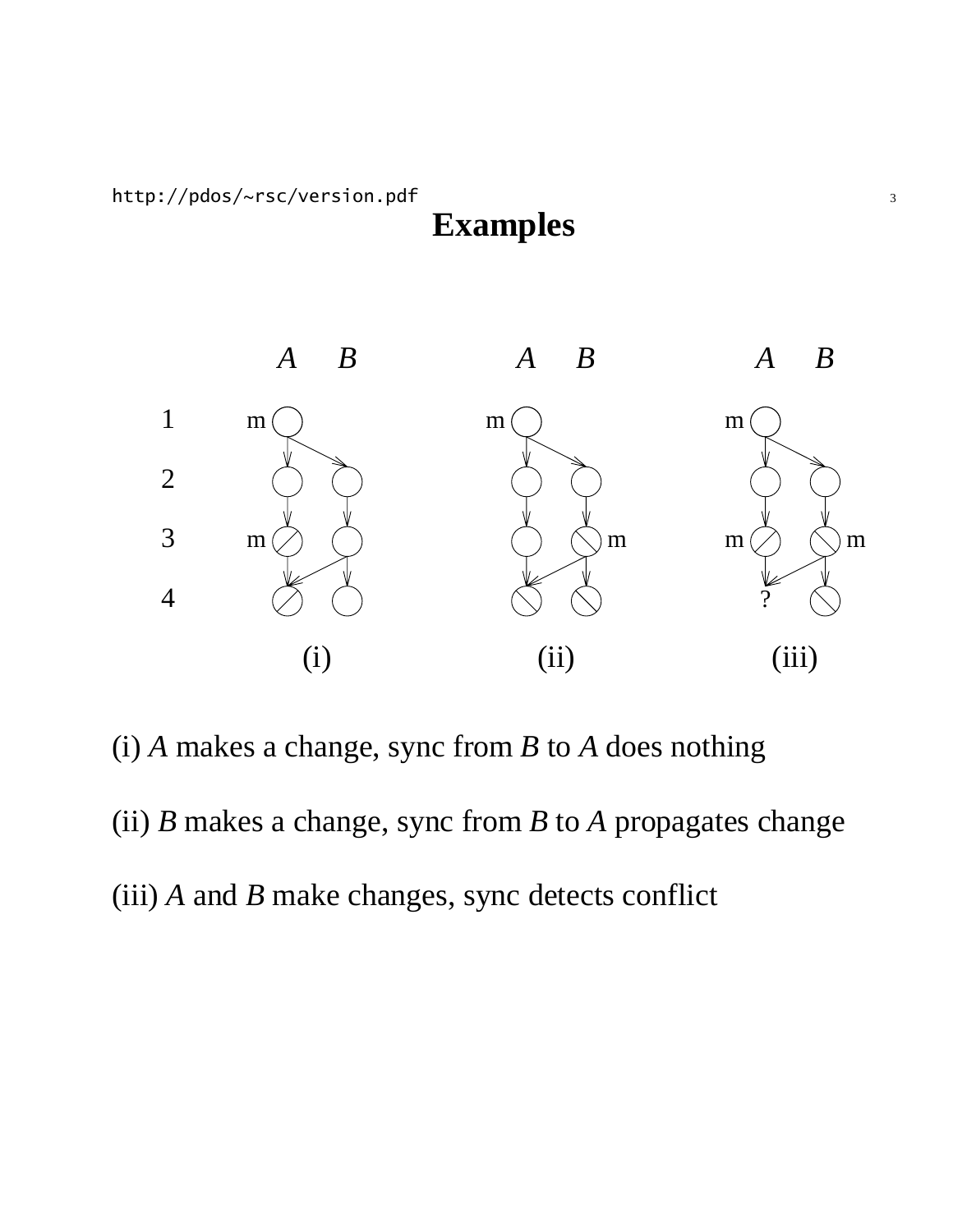http://pdos/~rsc/version.pdf 4 **Vector time pairs**

Keep two vector times:

One tracks synchronization history.

One tracks modification history.



*B* can replace *A* because *mod A* is included in *sync B*:  $mod_A \leq$  *sync*  $_B$ .

Could just look at *mod B* and *mod A*: Don't go there.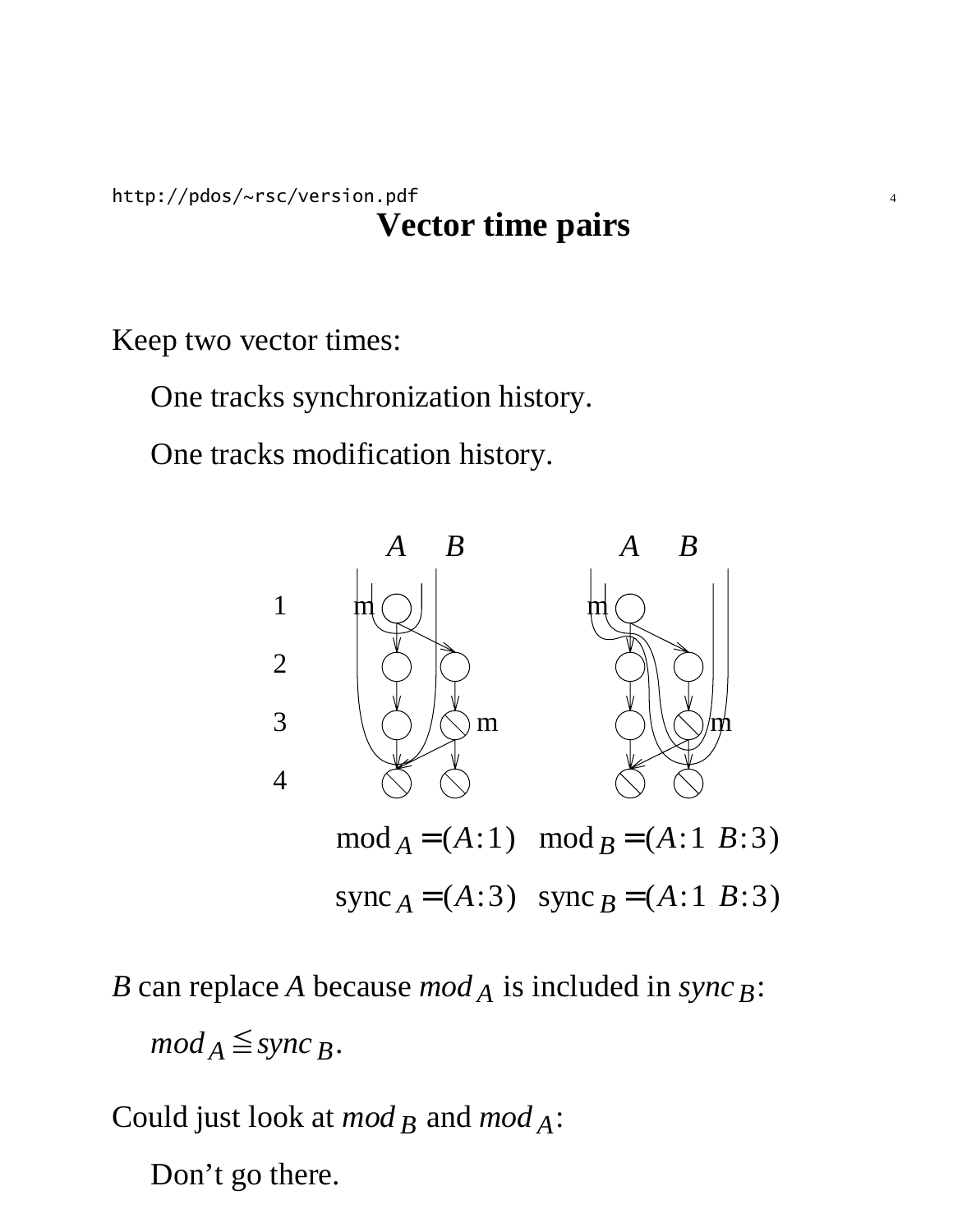## http://pdos/~rsc/version.pdf 5 **Vector time pairs: sync process pruning**

Define mod time of a directory to be *max* of mod times of its children.

Define sync time of a directory to be *min* of sync times of its children.

If  $mod_A \leq$  *sync B* for directory *d*, don't need to recur into *d* when propagating changes from *A* to *B*.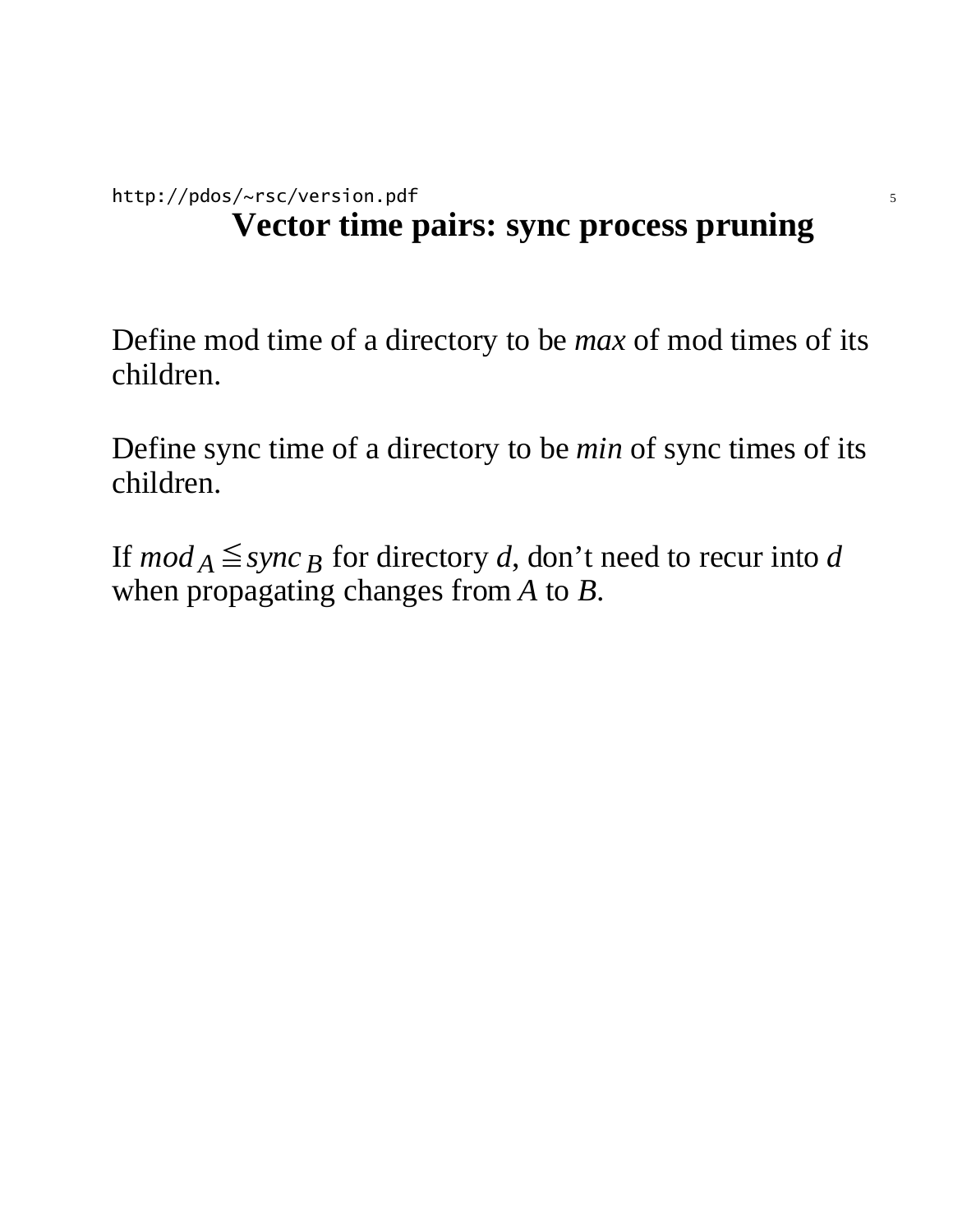### http://pdos/~rsc/version.pdf 6 **Vector time pairs: mod time pruning**

Modifications to a file are sequenced by synchronization, which only does entire-file copies.

If we only keep last modification, the outcome of the  $mod \leq$ *sync* comparison doesn't change.

Modification times on files can be stored as singletons rather than full vectors.

when using *R* replicas, *O*(*R*) per file becomes *O*(log*R*) per file.

Modifications on directories aren't sequenced.

one replica might see create *f*, remove *g*. other might hear about changes as remove *g*, create *f*.

Singleton trick only works for files being copied in full.

Might merge mail spool files automatically. Modifications wouldn't be sequenced anymore.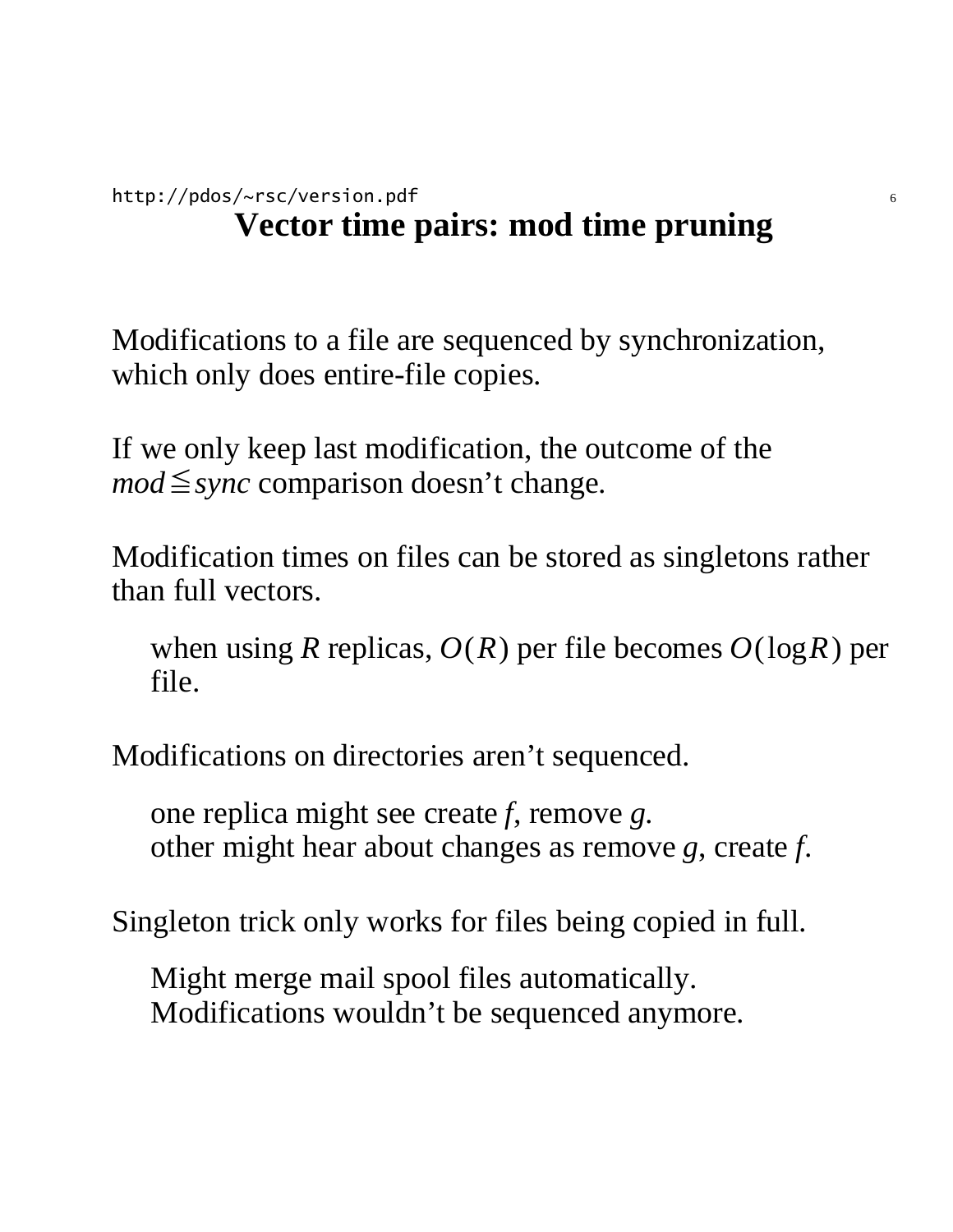### http://pdos/~rsc/version.pdf 7 **Vector time pairs: sync time pruning**

If we sync the entire file system each time we run the synchronizer, every file and directory will have the same sync vector time.

Can store a list of sync times and use pointers into list. If there are *S* different sync times,  $O(R)$  becomes  $O(\log S)$ .

Better trick: we know *sync*(*d*)  $\leq$  *sync*(*d/f*). Remove unnecessary elements as you recur down the tree to store *f*'s sync time, and put them back as you fetch it.

If  $sync(d) = (A:1 \ B:2)$  and  $sync(d/f) = (A:1 \ B:3)$ , only need to store (*B*:3) for *d/f*.

Much easier than maintaining the sync list.

Space is about the same.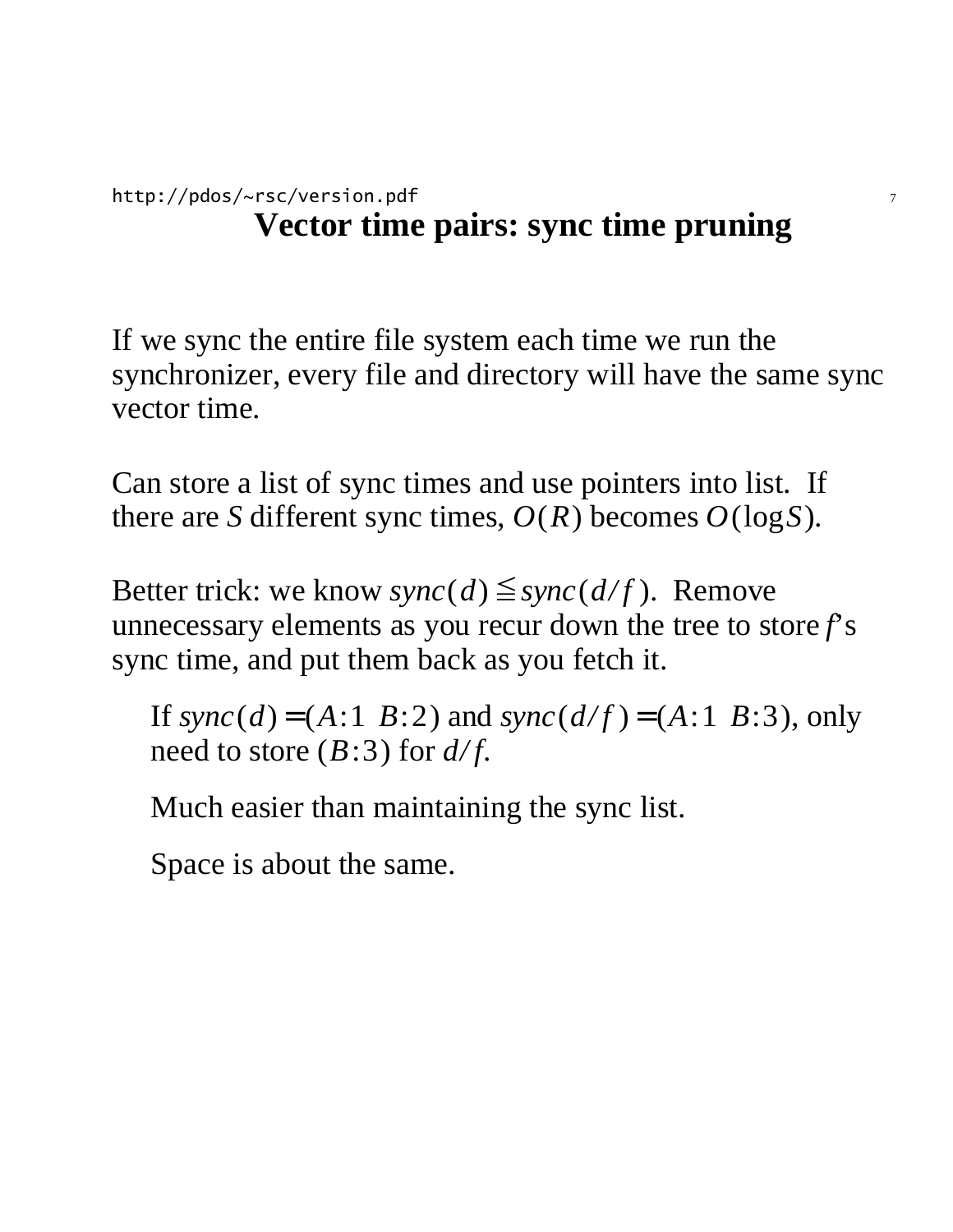Deletion notices propagate like other file changes.

Want to remove deletion notices once they're not needed anymore.

It's easy; trust me.

All smoke and mirrors in the bookkeeping: synchronization algorithm never knows they're gone.

Similar to sync time pruning trick.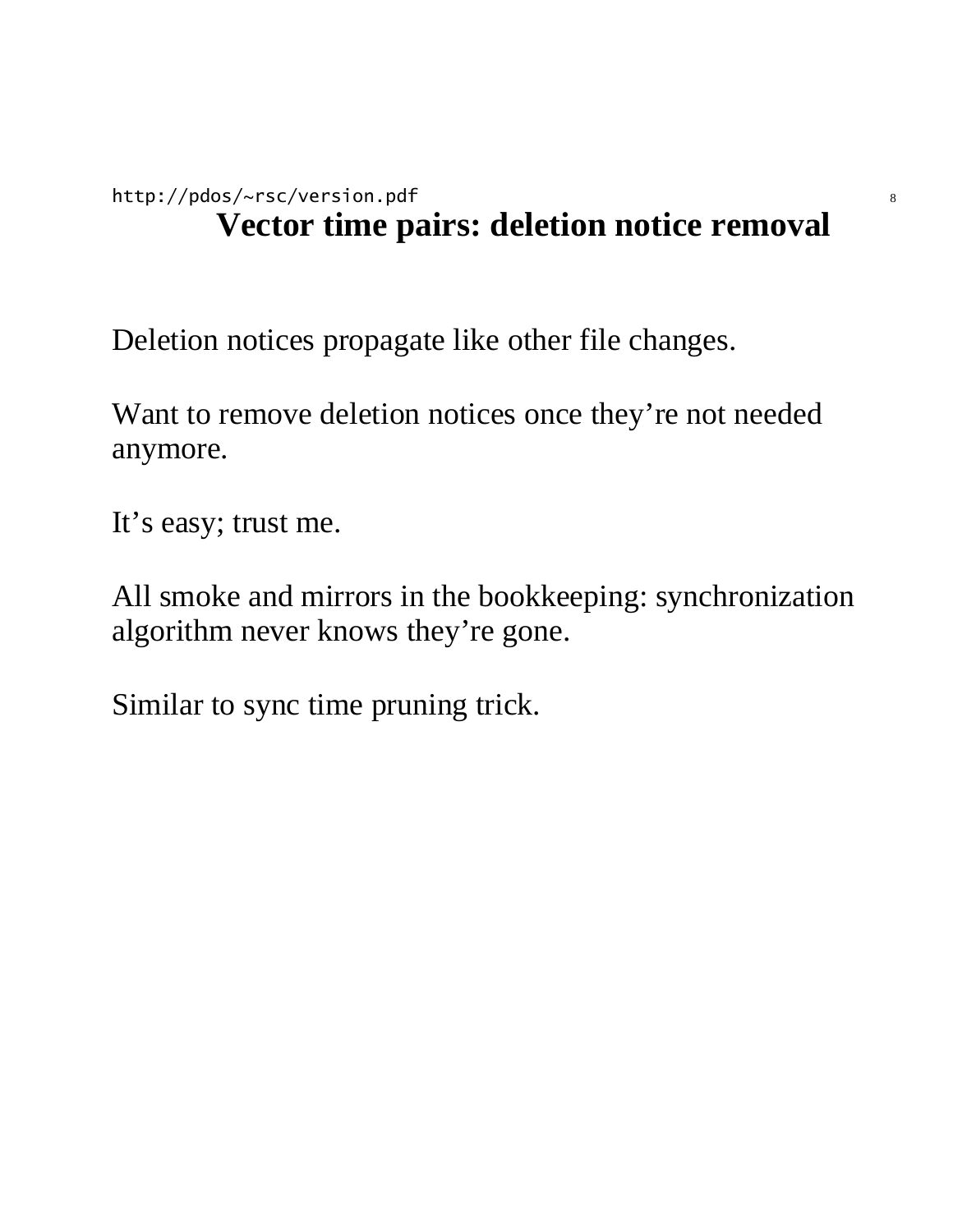### http://pdos/~rsc/version.pdf 9 **Version vectors**

Keep only modification time.

Use it as both modification and synchronization time.

Not as expressive.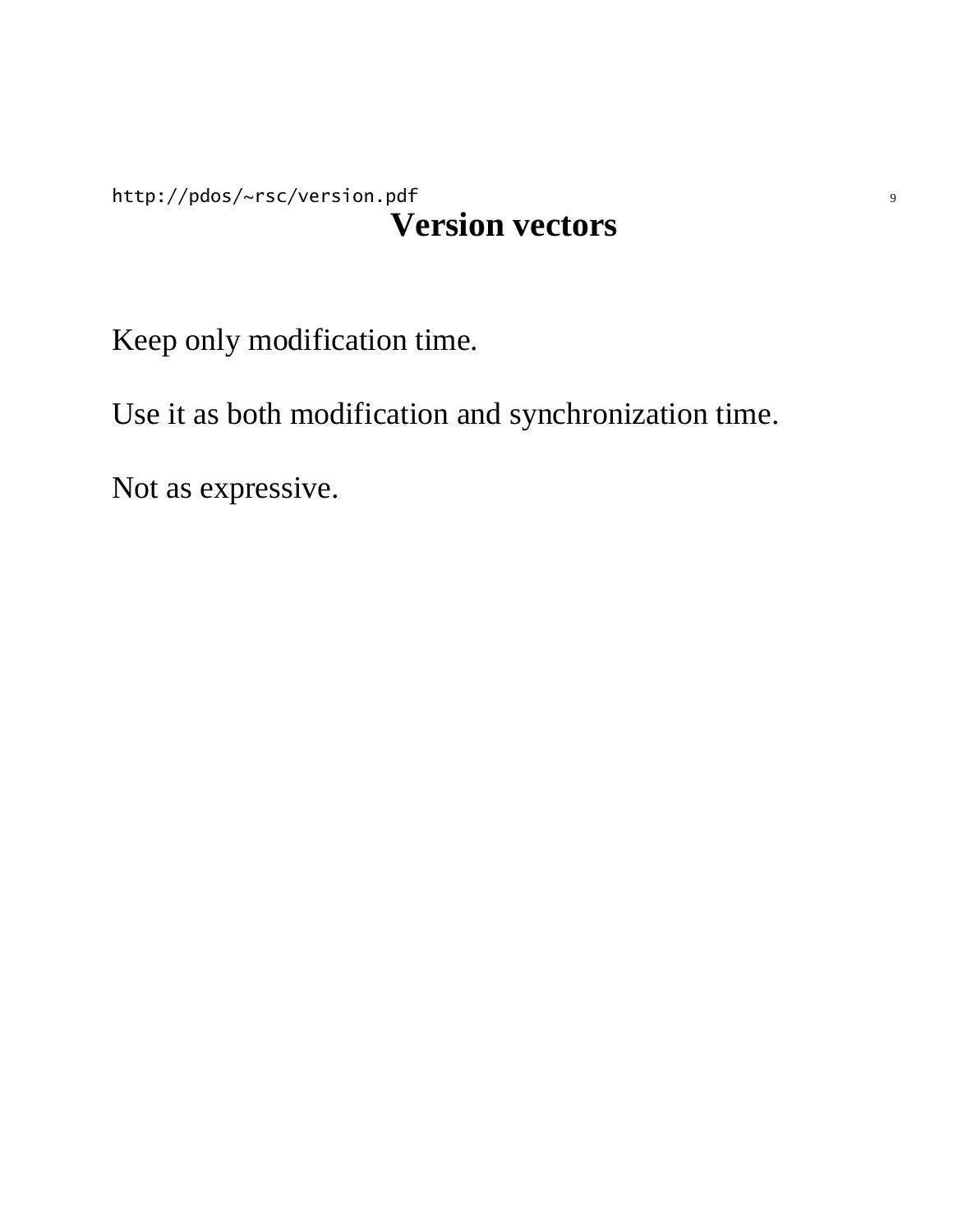### http://pdos/~rsc/version.pdf 10 **Encode conflict resolutions**

Defer until later.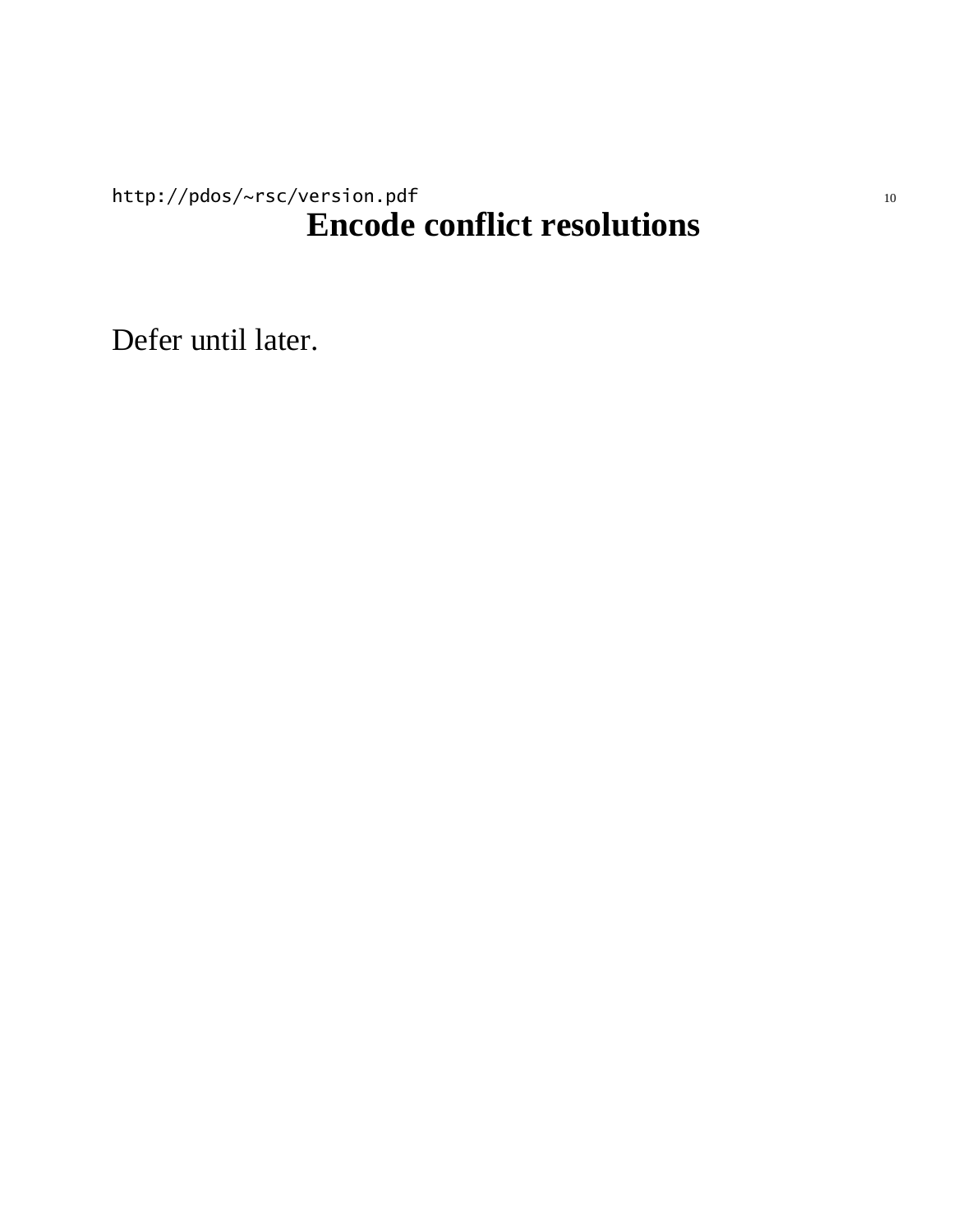#### http://pdos/~rsc/version.pdf 11 **Version vectors**

Doesn't allow modification time pruning trick.

Takes up more space.

Doesn't allow synchronization time pruning trick. Still takes up more space.

Doesn't allow file system sync pruning.

Takes time, bandwidth during synchronization.

Requires garbage collection for deletion tracking

Takes up time during programming, provides home for bugs.

Cannot encode copying conflict resolutions.

Inflexibility in user interface.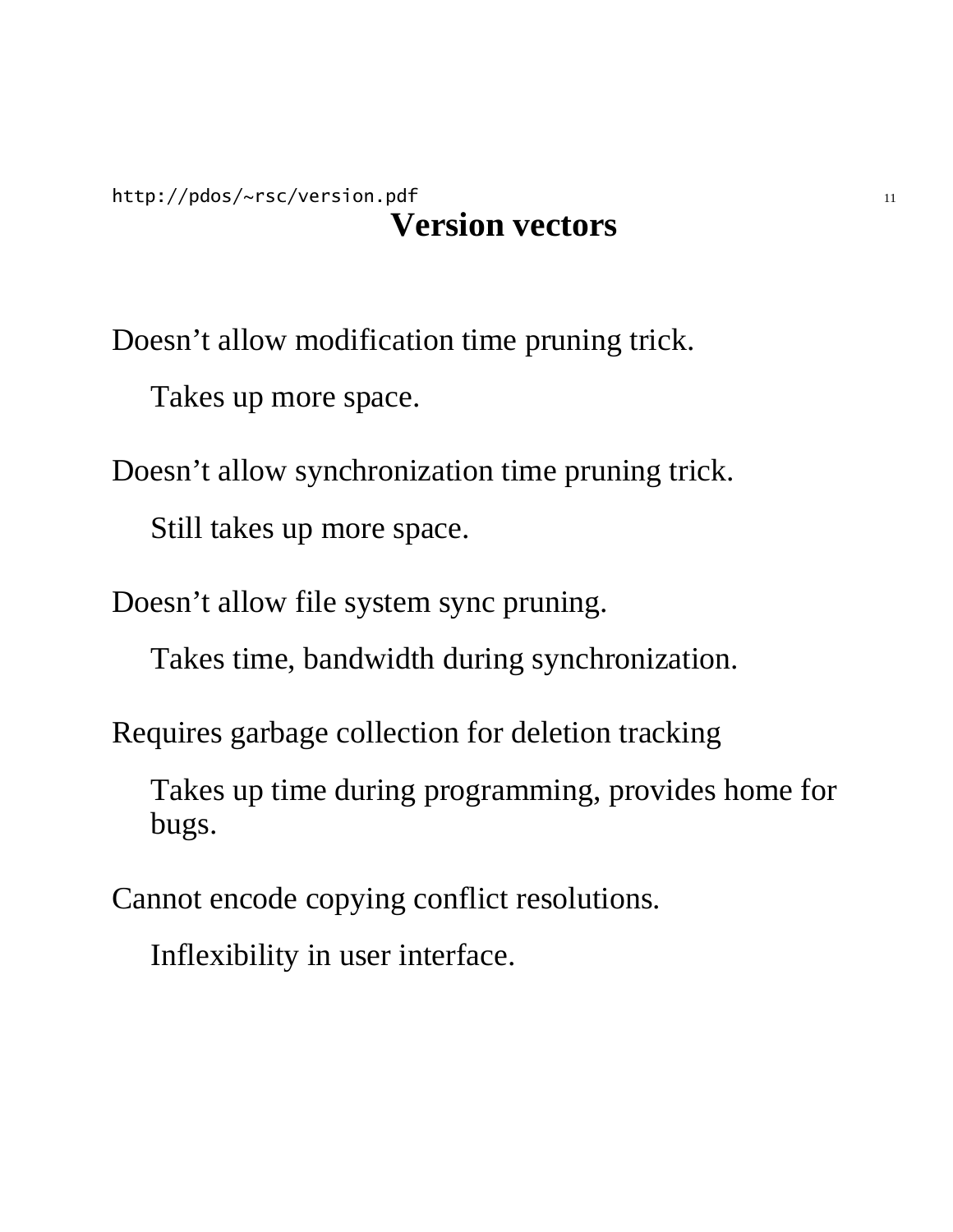# **Ivy**

Presents a view of a file system from multiple sort-ofindependent logs of file system operations:

create, read, write, remove, rename, chmod

Uses ''version vectors'' to decide how to interleave the logs and to check for conflicting writes.

Example:

*A*'s log is up to seqnum 7. *A* knows about *B*'s log up to seqnum 3. *A* writes a new log record with seqnum 8. In the Ivy paper, record has version vector (*A*:7 *B*:3).

In the presentation here:

Record has *modification time A*:8.

Record has *synchronization time* (*A*:7 *B*:3).

Actually, the synchronization time is (*A*:8 *B*:3), but this discrepancy is handled in implementation by treating equal vectors on different machines as incomparable.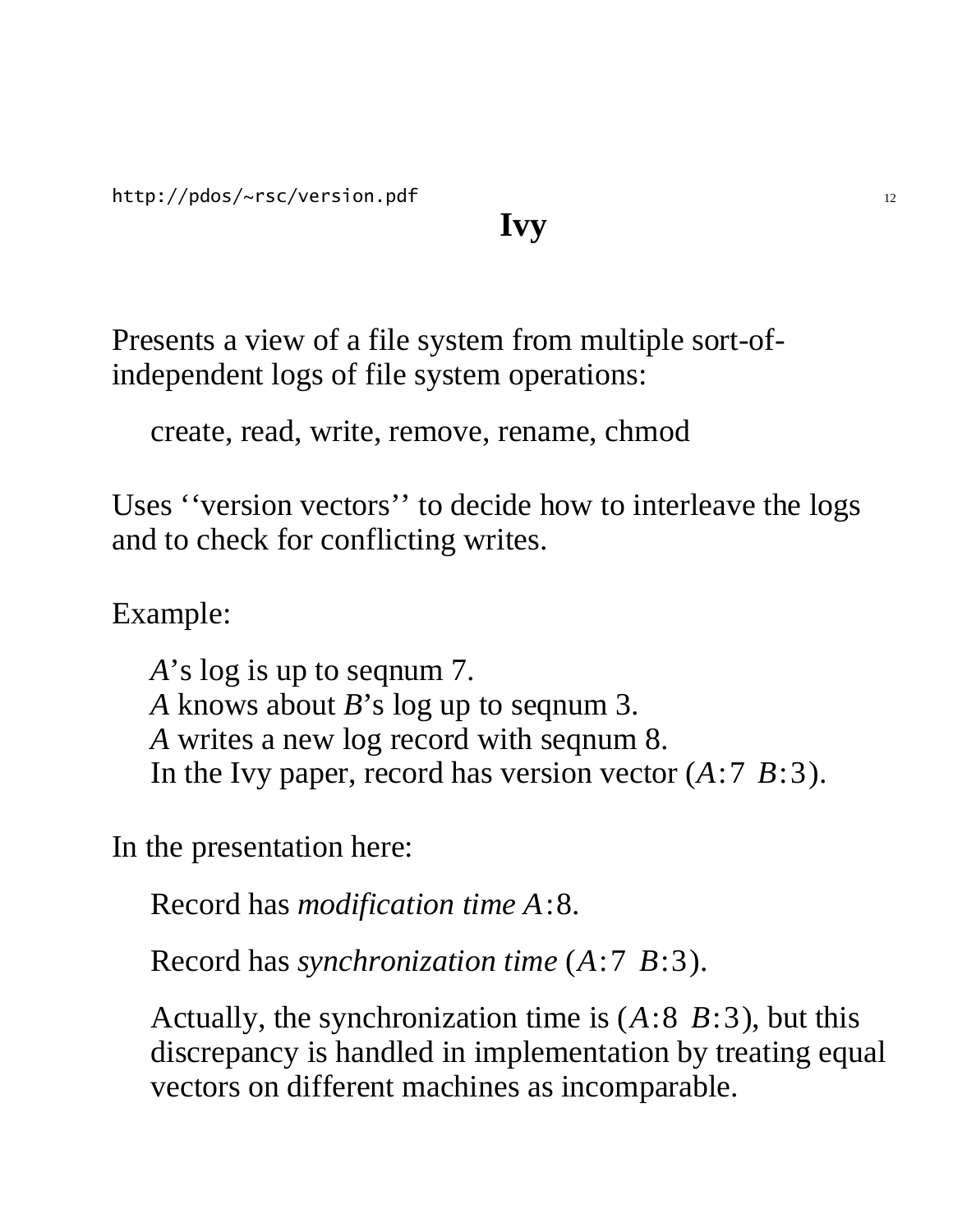http://pdos/~rsc/version.pdf 13

# **Ivy, ii**

Ivy gets encoding of some conflict resolutions for free.

Suppose *A* and *B* partition and both modify a file.

*A* now has a file with modification time *A*:9 and synchronization time (*A*:9 *B*:3).

*B* now has a file with modification time *B*:6 and synchronization time (*A*:4 *B*:6).

Partition heals, *A* notices conflict, writes a new file.

*A* now has a file with modification time *A*:11 and synchronization time (*A*:11 *B*:6).

*B* will accept *A*'s write as newer than *B*'s current version.

Can't encode ''*A* says keep *A*'s file, toss *B*'s.''

would need modification time *A*:9, but can't reuse sequence number.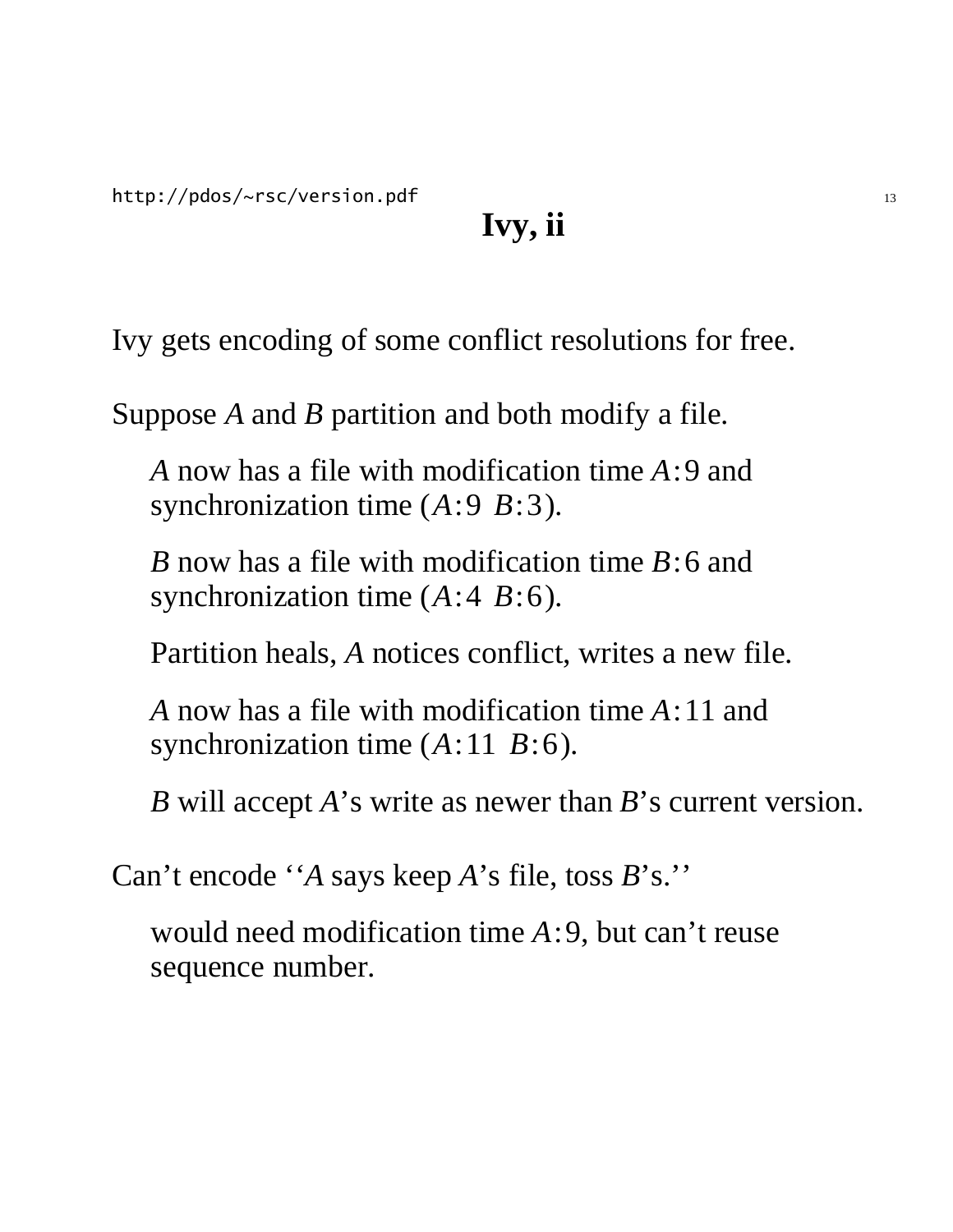### http://pdos/~rsc/version.pdf 14 **Version vectors are dead, i**

In log-based systems (Ivy, Bayou), data associated with a given local time is atomic (e.g., one log record) and updates are sequenced (e.g., don't read log record *n* + 1 before *n*).

The natural use of version vectors treats log sequence number as modification time, version vector as synchronization time.

Still can't encode simple conflict resolutions.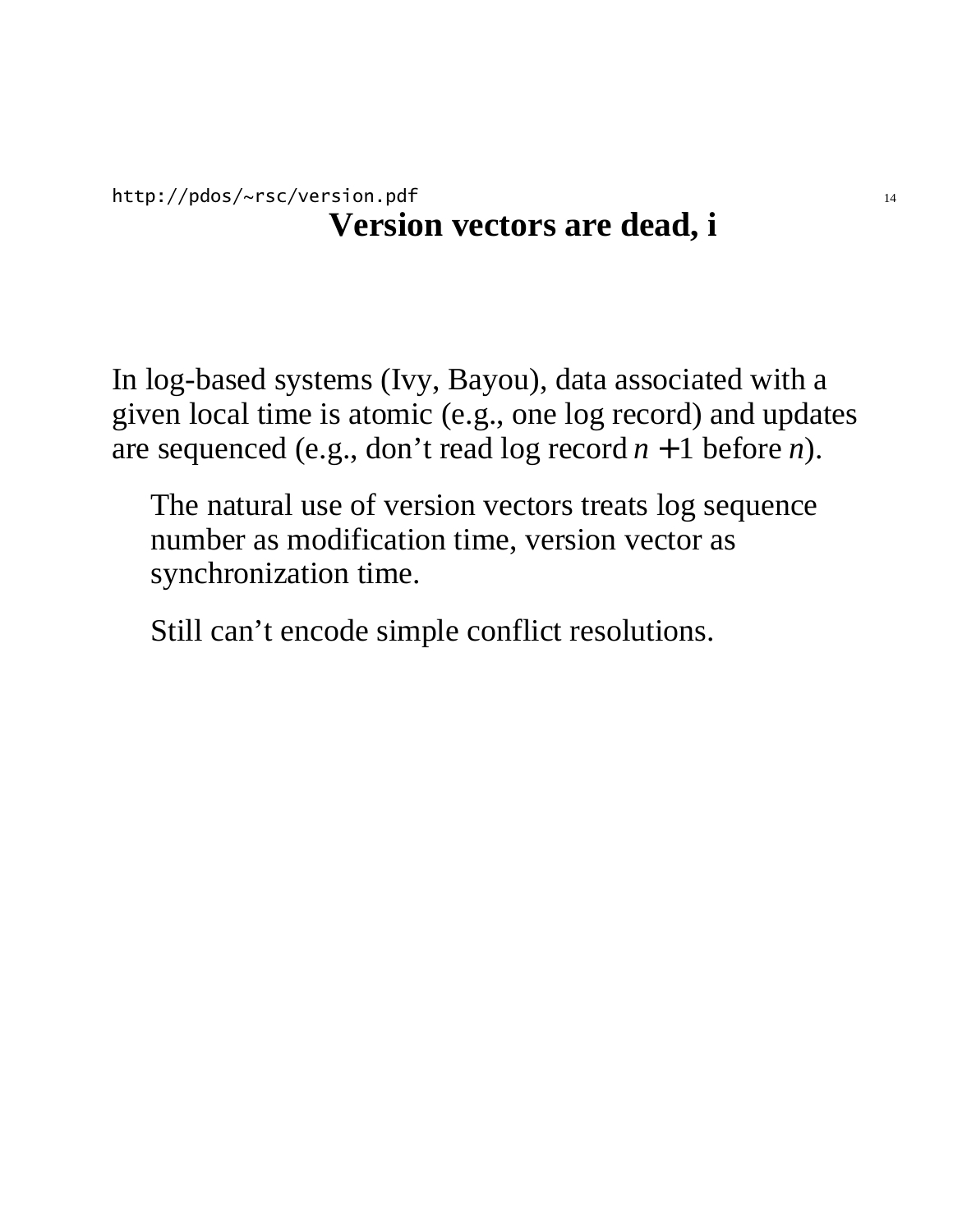### http://pdos/~rsc/version.pdf 15 **Version vectors are dead, ii**

In non-log-based systems (Coda, Ficus, Rumor, Tra), many changes might have the same local time and updates aren't sequenced.

Can lump all updates into large atomic, sequenced units.

Now we have a log again, with possibly huge records.

Likely to be clumsy, inflexible.

Keeps benefits of having synchronization time.

Still can't encode simple conflict resolutions.

Can give up version vector as synchronization time.

More natural, more flexible than forced log.

Lose benefits of having synchronization time.

Just use vector time pairs.

http://pdos/~rsc/tra/osdi.pdf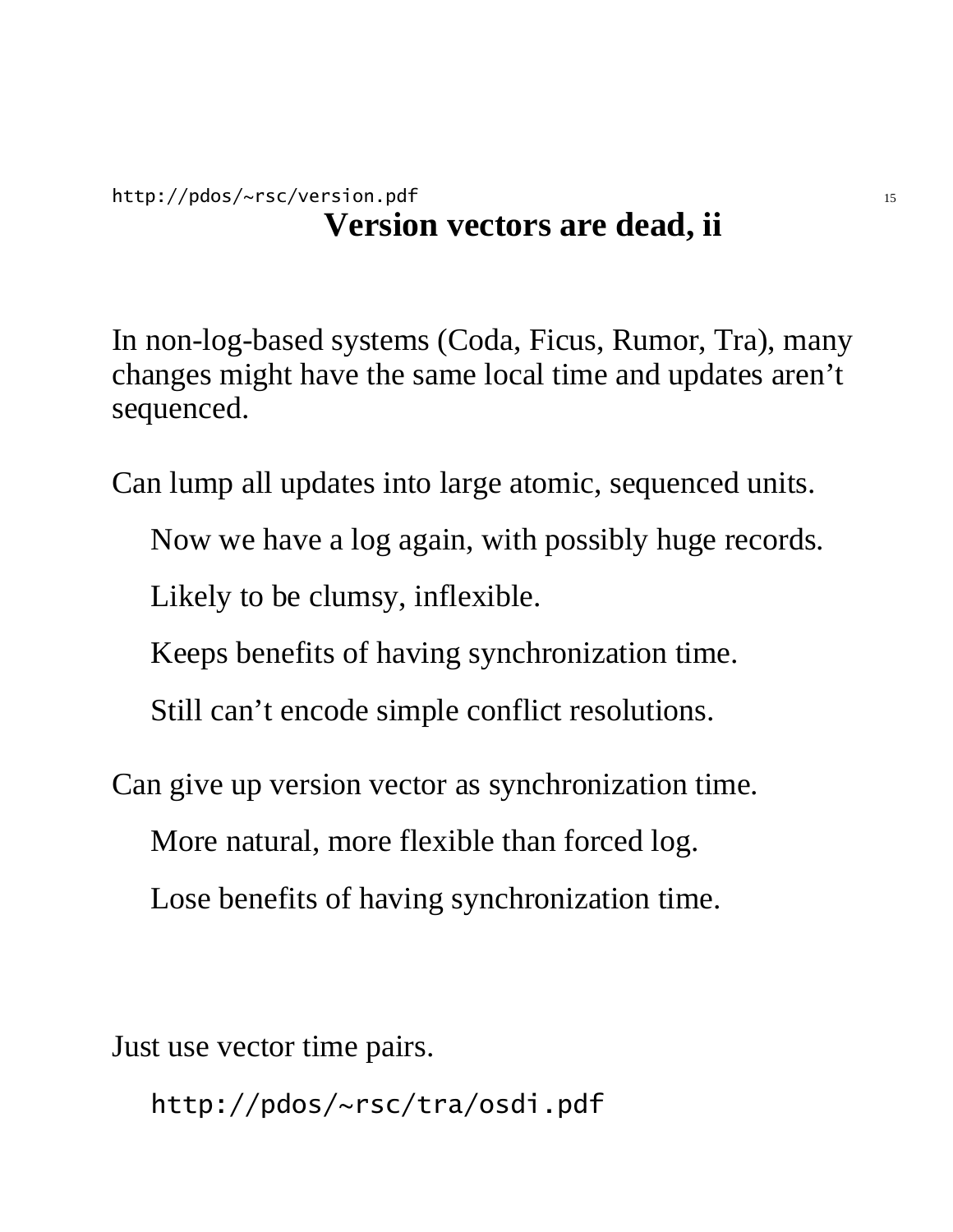http://pdos/~rsc/version.pdf 16

# **Context Switch!**

There's a fair amount of overhead in using something like Ivy or Tra or Coda or ...

For little things, it would be nice to have a cp and mv that watched out for you:

```
g% echo hello world >a
g% vcp a b
g% echo hello again >>a
g% vcp a b
g%
but
g% echo hello world >a
g% vcp a b
g% echo goodbye world >>b
g% vcp a b
vcp: will not overwrite changes to b \setminus(suggest vcp b a; or use −f to force)
g% echo hello again >>a
g% vcp a b
vcp: a and b are incomparable (use −f to force)
g%
```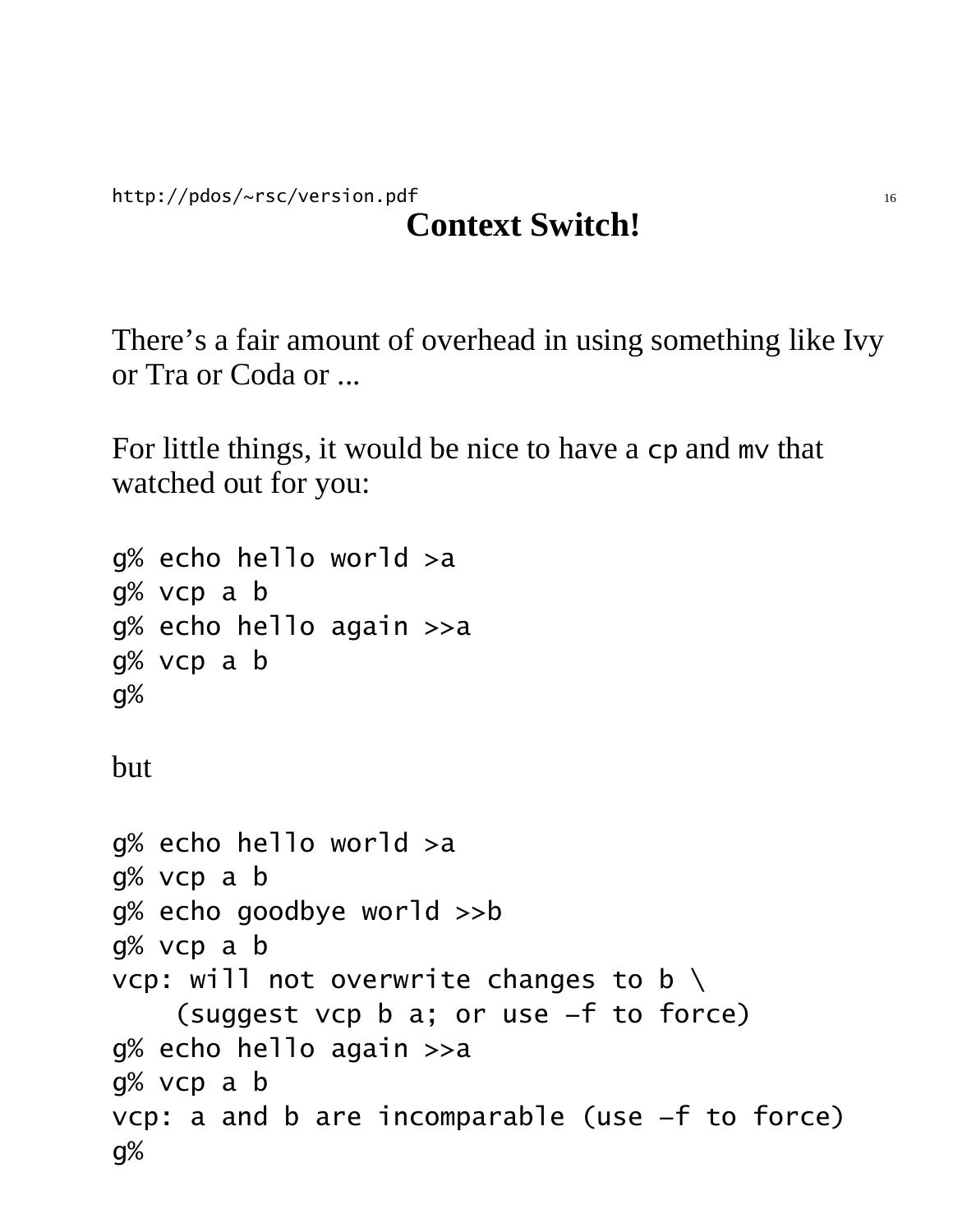### http://pdos/~rsc/version.pdf 17 **Version stamps**

Described in "Version Stamps — Decentralized Version Vectors,'' Paulo Sérgio Almeida, Carlos Baquero, Victor Fonte, Universidade do Minho, Portugal.

Search ResearchIndex or Google.

They built a suite of command-line tools called panasync, presented at 2000 European SIGOPS Workshop.

6500 lines of  $C++$ 

I built the vcp and vmv in the examples, to make sure I understood it.

425 lines of C for version stamp manipulation (50% I/O)

230 lines of shell script (90% error checking)

~rsc/bin/sh/vcp,vmv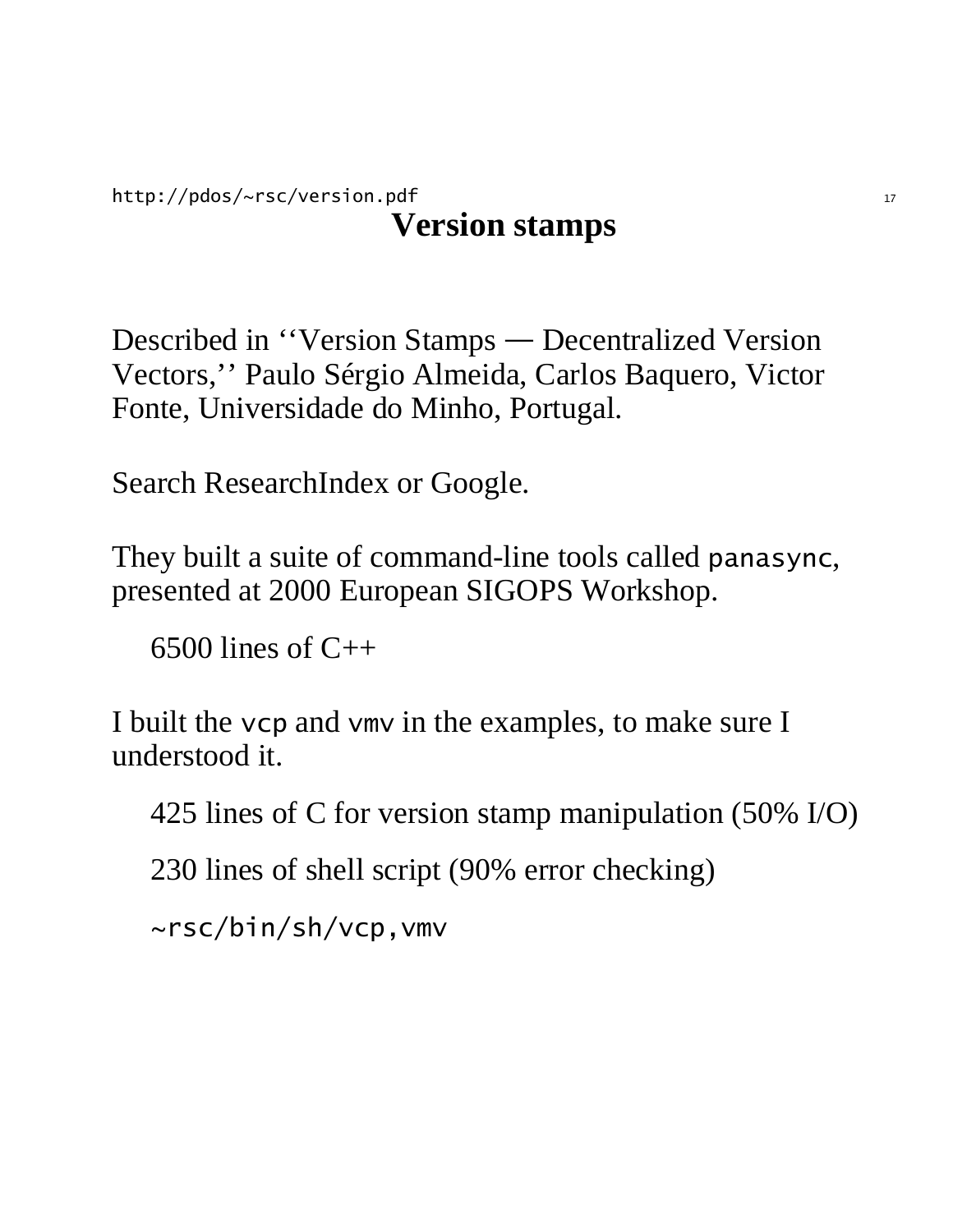### http://pdos/~rsc/version.pdf 18 **Version stamps, ii**

Managing version vectors/vector times when machines come and go with great frequency is a pain.

Names must be unique.

Need to clean up dead names.

Name operations too frequent to leave to user.

Completely different approach

Observe we only need to compare versions that exist simultaneously.

Toss all other information.

Operations are join two copies, fork one copy into two.

cp f1 new−f2 is fork

cp f1 f2 is join followed by fork

mv f1 new−f2 is no-op; just rename the file.

mv f1 f2 is join.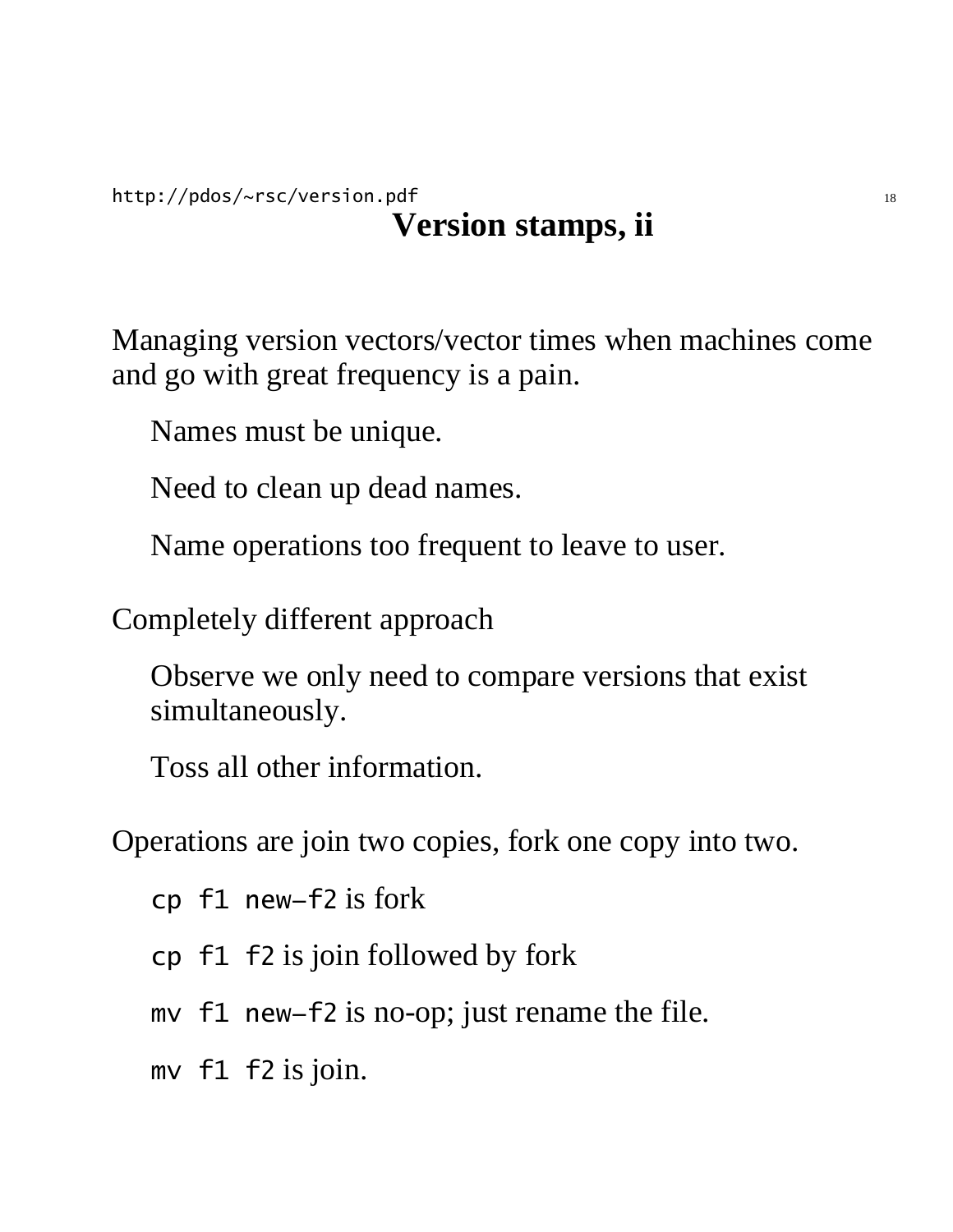http://pdos/~rsc/version.pdf 19

## **Version stamps, iii**

Keep two ids:

Who knows about this version of the file.

Who we are.

Ids are half-open power-of-two-sized subsets of [0,1).  $[1/4 - 1/2] + [1/2 - 1]$ 

Aka boolean-valued function on unit interval.

Aka boolean-valued function on countable number of boolean variables.  $01 + 1$ 

Aka sets of binary strings, reduced by rule  $x0 + x1 \equiv x$ . 00 + 01 + 1≡0 + 1≡*e*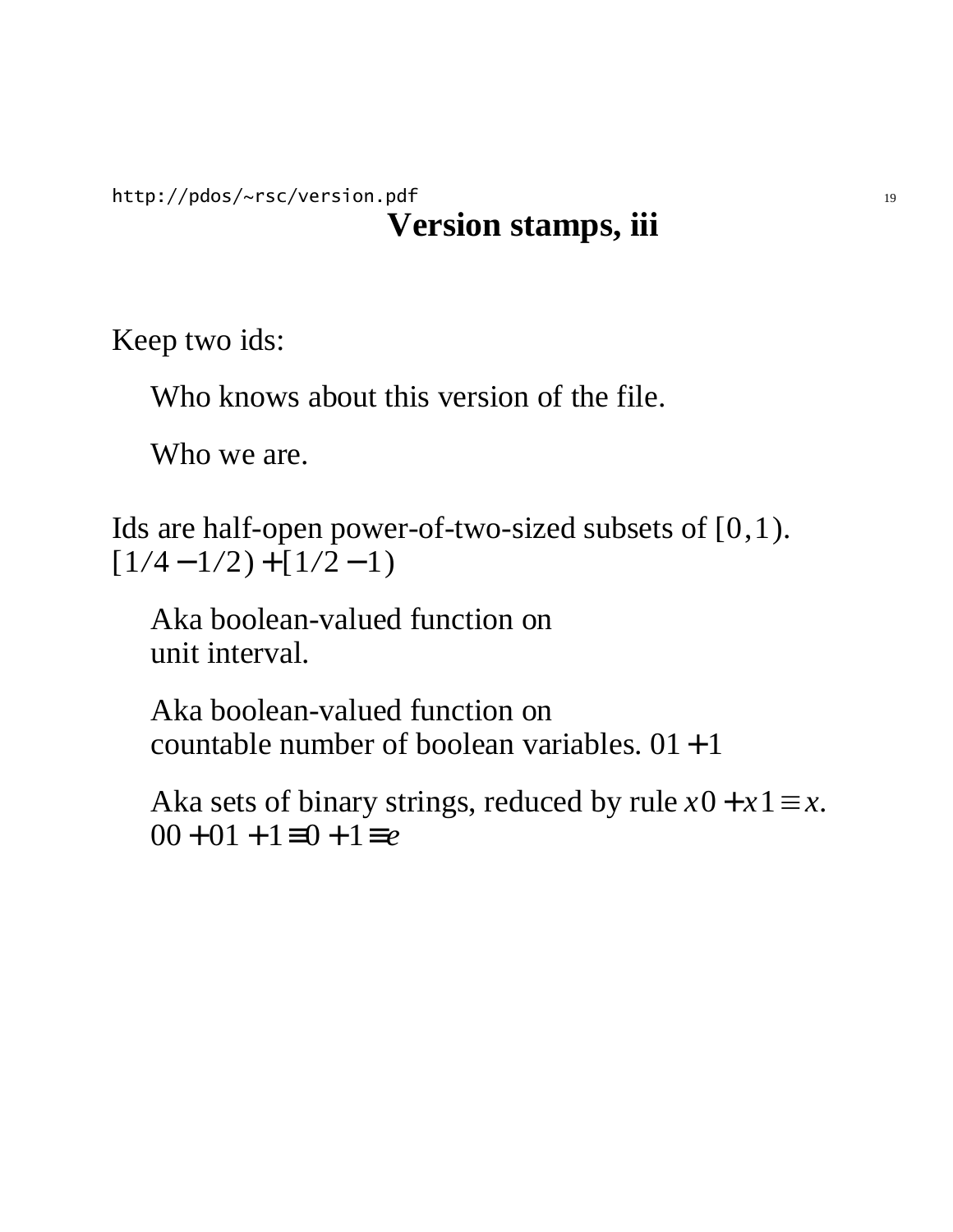http://pdos/~rsc/version.pdf 20 **Version stamps, iv**

Keep two ids [*vers* | *self*].

*vers*: the replicas that know about this version of the file. *self*: our id.

An update changes [*vers* | *self*] into [*self* | *self*].

Now only we know about this version of the file.

Multiple updates without intervening joins/forks are equivalent to a single update.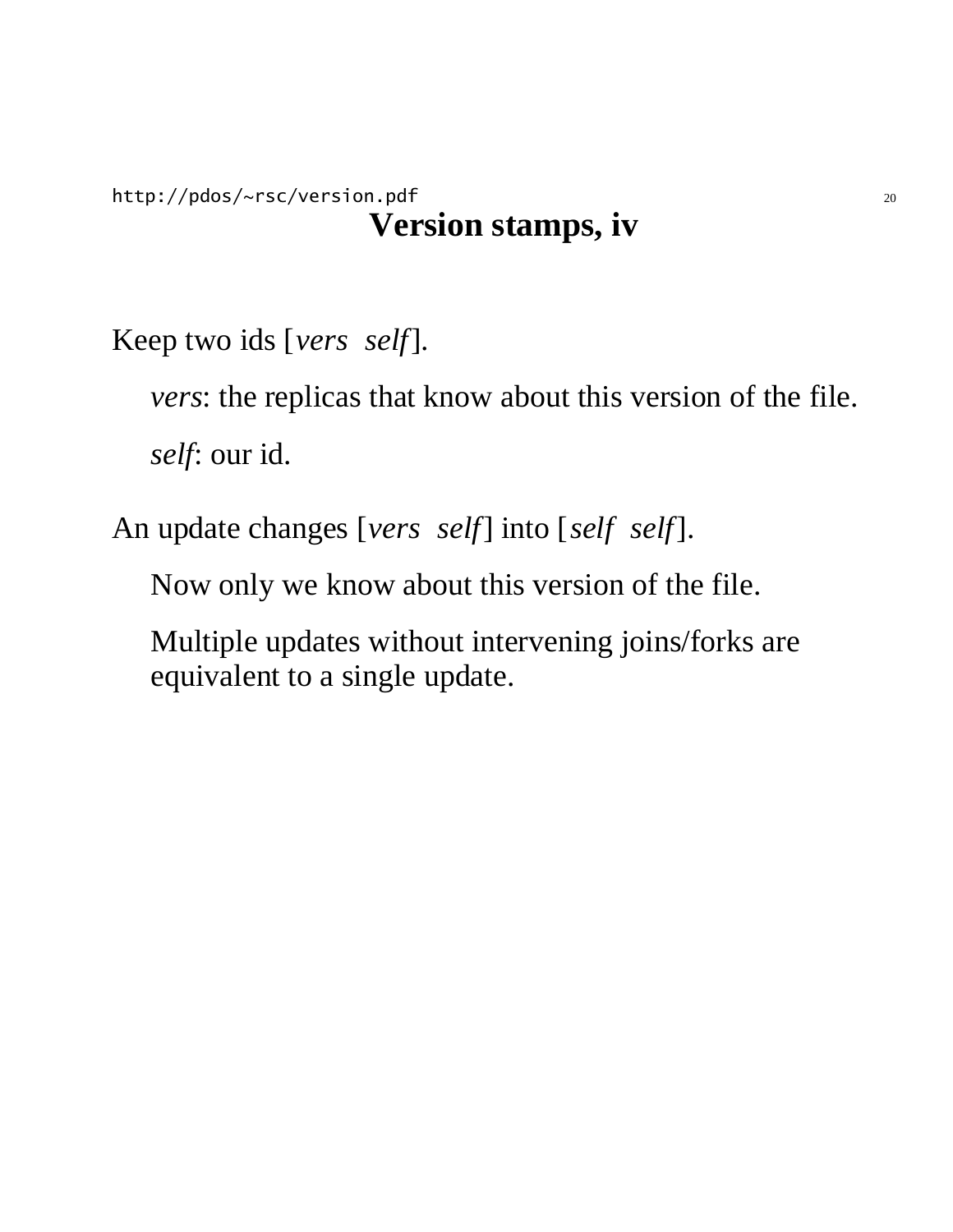[*versself*] forks into [*versself*0] and [*versself*1].

Split *self* into left and right half.

Could use any disjoint fork of *self* into two ids.

[*vers* | *self*<sub>A</sub> ] and [*vers* | *self*<sub>B</sub> ] join into [*vers* | *self*<sub>A</sub> + *self*<sub>B</sub>], with appropriate reductions.

 $[0|000]$  and  $[0|001 + 01]$  join to  $[0|000 + 001 + 01] = [0|0].$ 

Safe to copy *vers*  $\overline{A}$  over *vers*  $\overline{B}$  if *vers*  $\overline{A} \subseteq \overline{\text{vers } B}$ :

0 can replace *e*,  $001 + 111$  can replace  $00 + 11$ .

*vers* is copied with data: [0|001] joined and copied over  $\lceil e \rceil 100 \rceil$  yields  $\lceil 0 \rceil 001 + 100 \rceil$ .

*vers* reduces with *self*:

 $[ * | 01 + 1]$  and  $[1 | 00]$  join to  $[1 | 00 + 01 + 1] = [ * | *].$